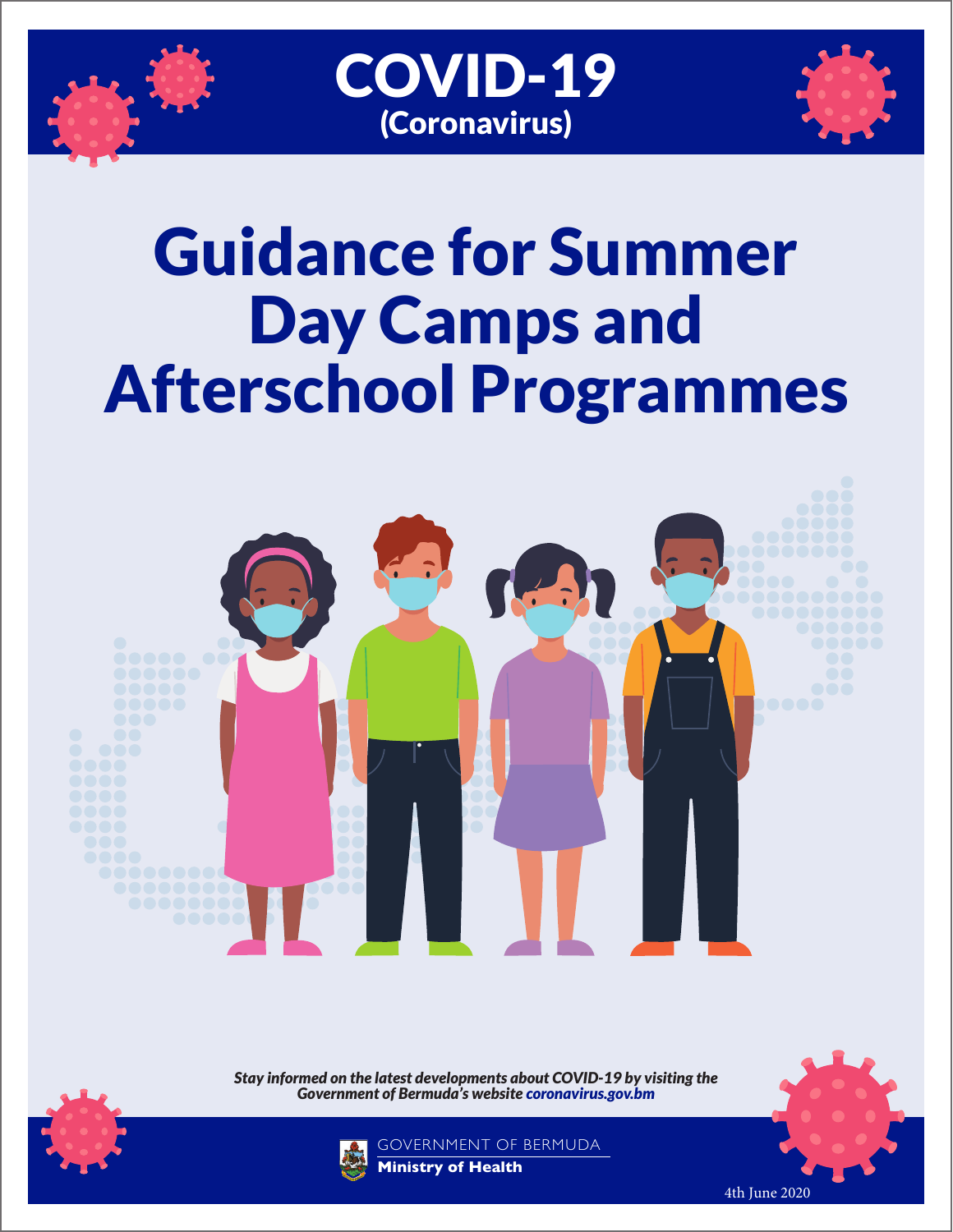# Guidance for Summer Day Camps and Afterschool Programmes

#### What is this guidance for?

This guidance is for Camp Directors, staff and parents. It includes advice on how to make Camps safer, reducing the risk of spreading COVID-19 and providing a safer environment for those on site, their families, and the wider Bermuda population.

The guidance is informed by our own Ministry of Health and international organizations such as the Centre for Disease Control, World Health Organization, and Public Health England.

#### How to use this guidance:

- If you are a parent, this guidance will tell you what the government is recommending Camp organizers consider to help limit the risks of COVID-19 transmission. The measures that can be put in place will vary according to the type and location of the camp. If you have concerns you will need to check with those organizing the camp you are interested in.
- If you are a Camp Director, this guidance includes a lot of advice and ideas to help you plan delivery of a safer camp. Key points include:
	- o Safer access to and from the site/s including drop-off and pick-up
	- o Ensuring there are no symptomatic people on site, who may have COVID-19
	- o Safer child to staff ratios with physical distancing
	- $\circ$  Choosing activities that limit the risk of COVID-19 transmission or can be adjusted to do so
	- $\circ$  Having a robust plan to provide physical and emotional support if needed

#### What is COVID-19?

COVID-19 is an infectious disease that can result in acute respiratory illness. The virus is spread by small droplets when an infected person coughs, sneezes, or exhales. It may also be possible for a person to contract COVID-19 by touching contaminated surfaces and then touching their own mouth, nose, or eyes. Data has shown that the majority of people with COVID-19 develop a mild illness, which may include fever, cough, or shortness of breath. Children and young adults may also display milder symptoms. It is possible to contract COVID-19 from an individual who is asymptomatic, although the risk is low. For more information and resources related to COVID-19, visit [https://www.gov.bm/coronavirus.](https://www.gov.bm/coronavirus)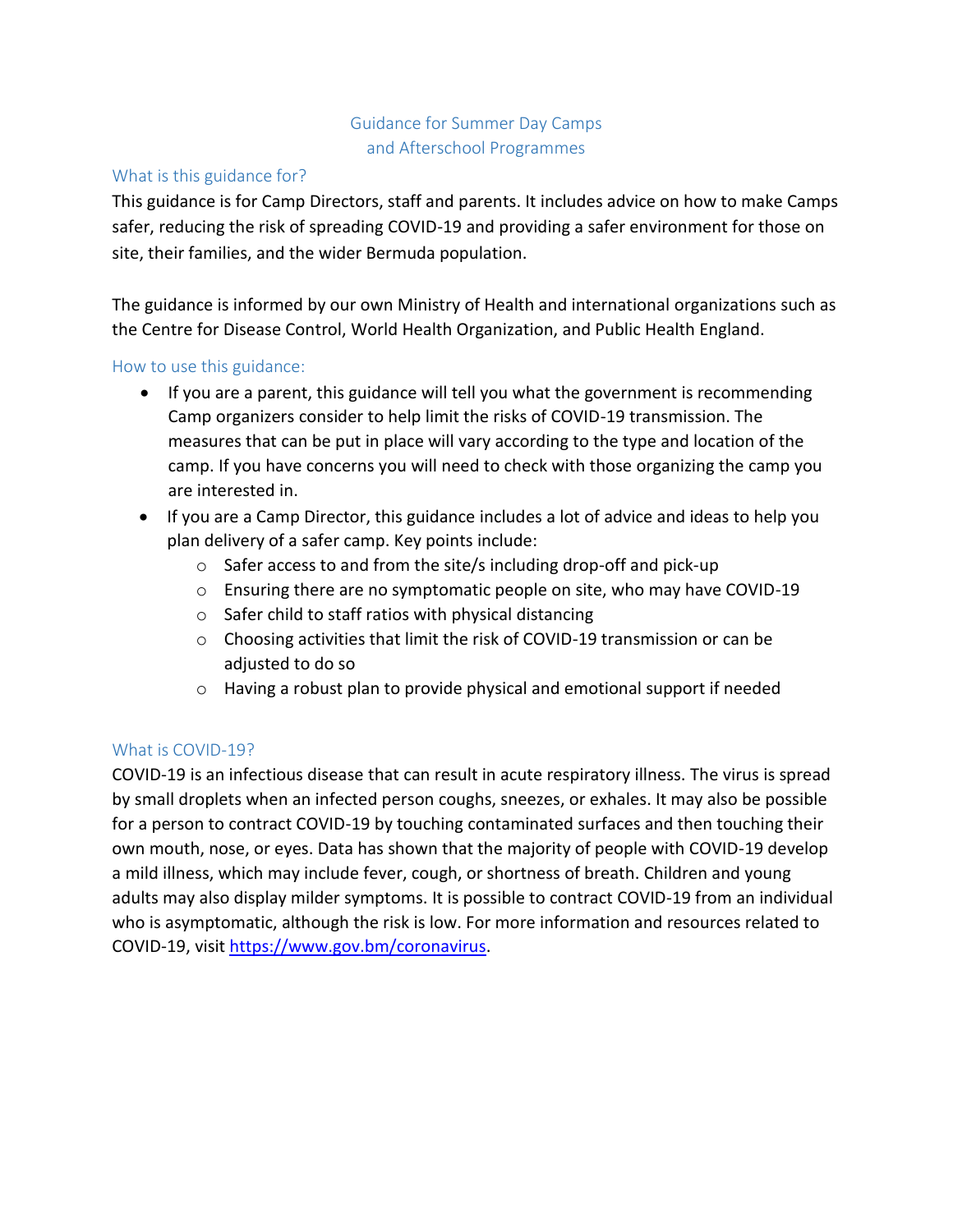# Parent Pick up/Drop off

Organizations are required to develop a plan to safely collect and hand-off children at the start and end of each day. The following guidelines have been provided to assist with this process:

- Clearly signpost the flow of traffic and identify designated parking areas, with clear directions for drop-off and pick-up.
- Stagger or alternate drop-off and pick-up times if necessary, to manage numbers.
- All drop-offs and pick-ups should be conducted outside of the facility, or at a designated space at the entrance. Parents/guardians will not enter the building.
- Consider back-up plans if it is likely to rain or be windy.
- Manage lines/cues for entry into the facility by ensuring parents are adhering to distancing guidelines and maintaining an acceptable distance of 2-metres (6-feet), using makers where practicable.
- Sign-in procedures should be completed by staff.
- Hand sanitizing (for adults) or hand washing stations (for children) should be set up at the entryway for use by all children and essential adults entering the facility.
- Writing utensils should not be shared when signing in/documenting attendance etc. ensure people know to bring their own pens.
- If check-in procedures are electronic, provide alcohol wipes or hand sanitizer and frequently clean the screens or keyboards.

# Eligibility/Screenings

Children and staff may only enter the programme if they are healthy, have not been exposed to an individual demonstrating COVID-19 symptoms, and are **not** under public health ordinance to be quarantined or self–isolated.

- Conduct a risk assessment of staff to determine level of risk and capacity to provide service. Staff who are older and/or have health conditions may be more at risk – see appendix 1 below for an example of a risk assessment tool that may be useful.
- All staff/parents/caregivers should be aware of signs and symptoms of COVID-19, including fever (equal to or greater than 38 degrees Celsius/100.4 degrees Fahrenheit), cough, muscle aches and fatigue, difficulty breathing, sore throat, headache, diarrhea, vomiting, and sudden loss of smell and taste.
- Parents/guardians/staff should be instructed to check their child's temperature daily. Staff should also be keeping a daily log of their own temperature.
- Staff/children with any of the above signs and symptoms should stay home from symptom onset and seek medical attention immediately. When in doubt, have parents consult the child's doctor for guidance.
- Designate an area outside the main entrance to conduct health screenings. The floor area will be clearly marked to specify the 6 feet physical distancing between staff conducting screening and the person being screened.
- Staff should not be asked to administer fever reducing medications. This is a clear sign that a child should not be in school.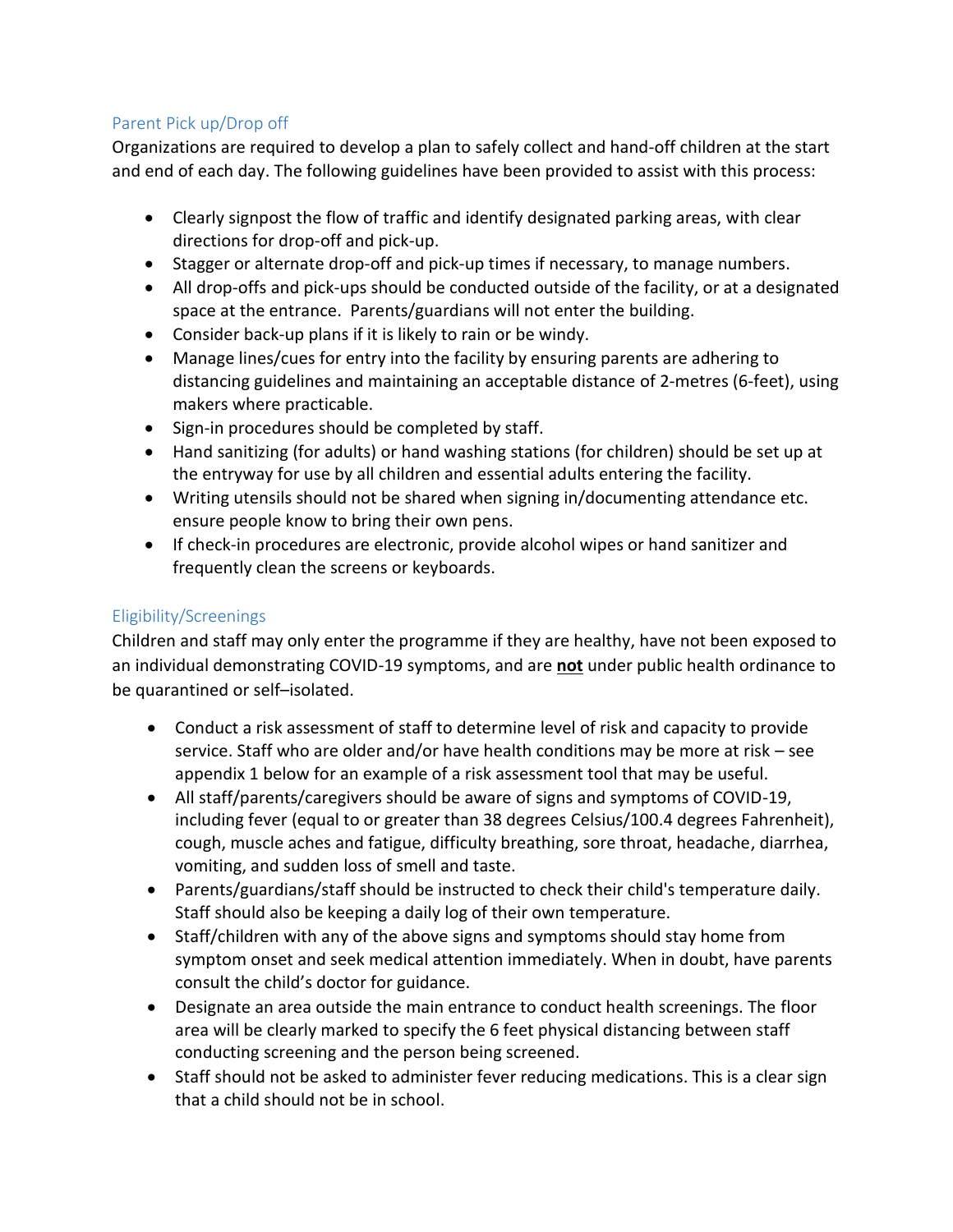- Post signage in visible areas and communicate the conditions for entry with staff and parents.
- Suspend all non-essential visitor access to the facility. E.g. deliveries (unless curbside pickups), volunteers

#### Child to Staff Ratios

Supervision levels will remain a priority for the safety of children.

- Group sizes should not exceed 10 for children in rooms measuring approximately 20'x25'. More children can be accommodated in a larger room, providing each child is separated by 6 feet.
- Use a 1:10 ratio ensuring one adult to ten children.
- Ensure classrooms have space for each child to maintain 2-metre (6ft) social distancing.
- To reduce risk, keep children in same groups with same staff member throughout the duration of the programme: Children will not be mixed from one group to another.
- In smaller facilities, ratios will need to be further reduced to accommodate the 2-metre (6-ft) requirement per child.
- Unnecessary furniture may be removed to create additional space.

#### Sick Policy

Provide copies of sick policies to parents and staff for signature. Post emergency contact lists and speak with parents about securing alternative care in the event the child is sick and unable to attend the programme or there is an emergency which requires temporary closure. Children and staff who become ill while at the facility should be sent home immediately and directed to the<https://www.gov.bm/coronavirus>website for more information about COVID-19. An isolation area or room should be designated to accommodate sick children as they await their pick-ups (*please see "Isolation Room" protocols listed at the end of this document)*. This [flyer](https://www.gov.bm/sites/default/files/11436-Coronavirus-2020_Do-you-have-%20a-cold-cough-or-fever_Poster.pdf) may be posted in a visible location for all visitors to remind them that they should not visit if unwell. Please see the **Outbreak Plan at Appendix 2** for more information.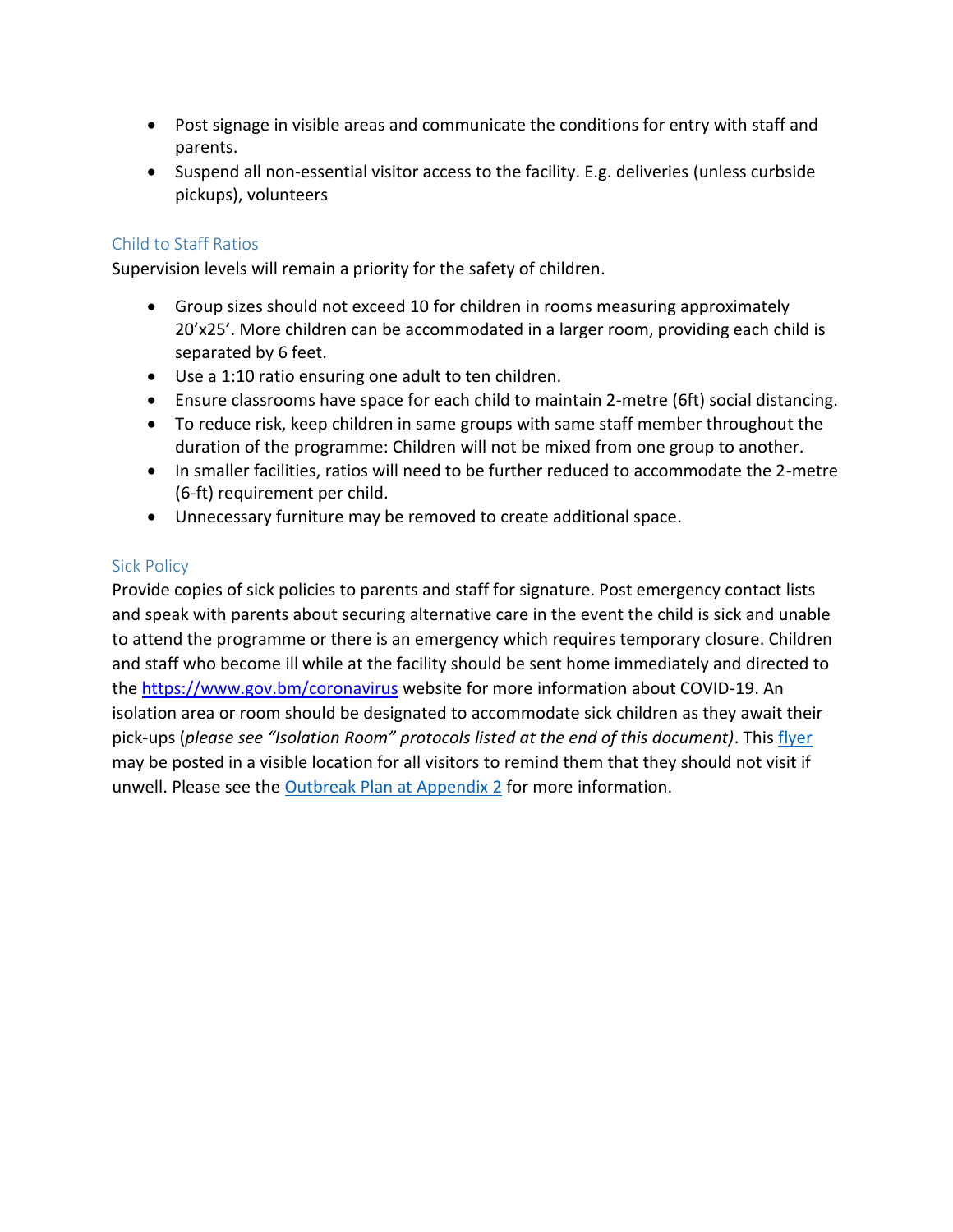#### Staff Absenteeism

Managing staff absenteeism due to illness may be a daily challenge.

- Establish protocols for sick staff, document and distribute expectations to all staff.
- Timely notification of sick staff will allow for relief coverage in a timely manner.
- Identify and have available vetted relief staff to assist, as needed.

#### Auxiliary Staff

Programmes that provide additional services from private vendors for Karate, Gymnastics, Dance, Music etc. should be aware that the movement of persons from one facility to another poses challenges to containing the spread of the virus.

- Consider using remote platforms, such as Zoom, for the continuation of these classes.
- Alternatively, these services should be halted at this time.

# Therapeutic Services

Programmes where children receive individualized therapy from an Allied Health Professional such as SLP, OT, and PT services will need to confirm with therapists how service delivery will be modified to maintain health and safety guidelines.

#### Supplies and Equipment

Keep an inventory of your current supply of protective gloves, masks, and cleaning products.

- Face coverings/masks are not recommended for children due to improper use resulting in increased risk of transmission.
- Staff may wear cloth face coverings/masks while providing care. Please refer to the DOs and Don'ts of wearing a face mask.
- Gloves are currently not recommended unless proper glove use techniques are also [used. Proper glove use requires washing](https://www.gov.bm/sites/default/files/Dos_and_Donts_of_Mask_Wearing_v1.pdf) hands before and after using gloves.
- Washing hands and the use of hand sanitizer is preferable
- Supplies should also be accessible to staff in designated areas such as but not limited to the isolation room

# People at Increased Risk for Serious Complications of COVID-19

Some persons may be at higher risk of serious complications following infection of Covid-19. Those who are extremely vulnerable include individuals who have underlying health conditions, including those with compromised immune systems or respiratory conditions. This could include staff, children, or parents. Such individuals should minimize face to face contact. They should not be encouraged to provide care or visit your facility. Please review the following vulnerable persons shielding guidance.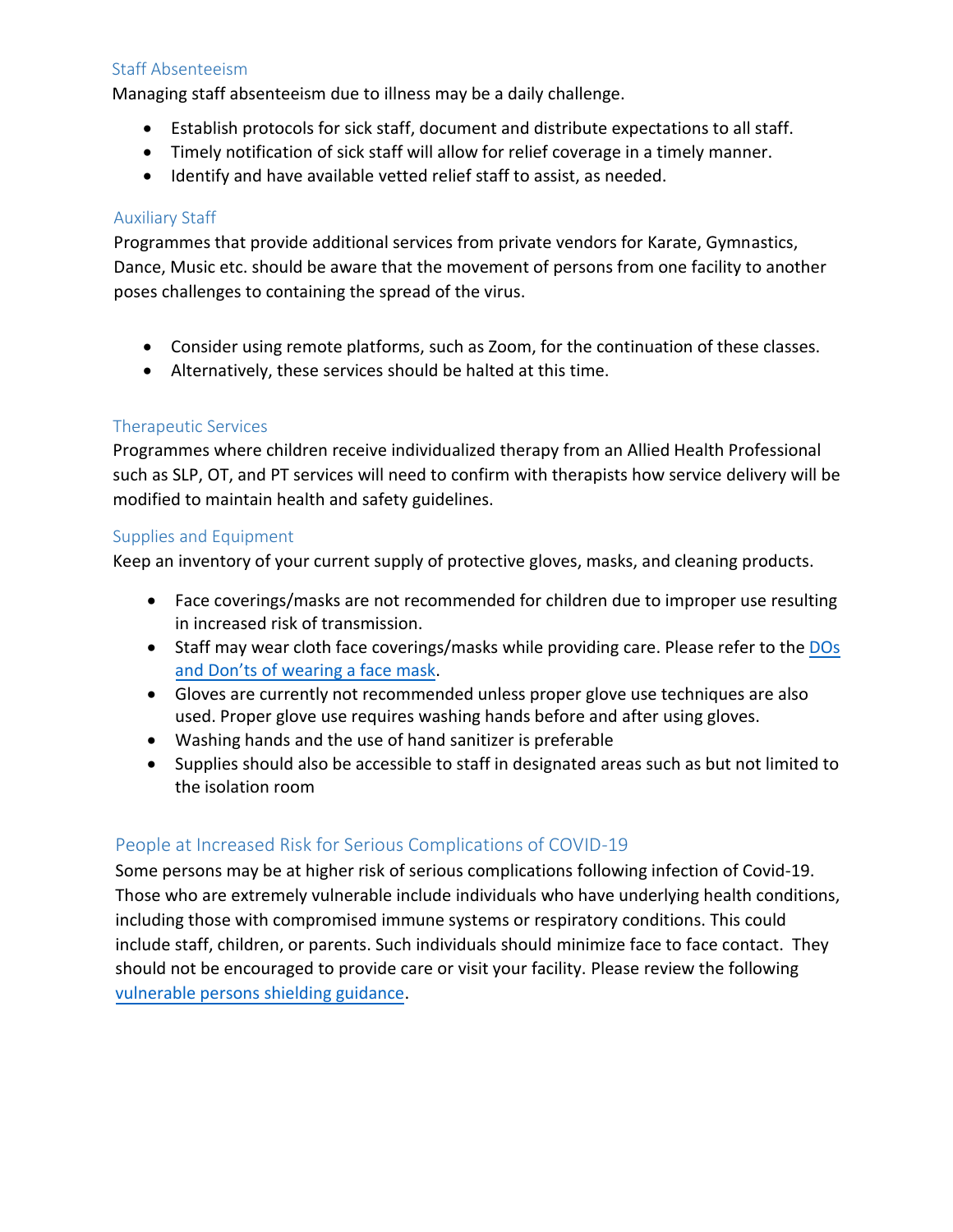#### Physical Distancing

- Self-contained classrooms should have no more than one group per class. Additionally, the group should not exceed the 1:10 ratio (see "Child to Staff Ratio") and must also adhere to the physical distancing mandate. Smaller classrooms unable to comfortably distance the 10 children and 1 adult must reduce their ratios to comply with the 6ft' requirement.
- Facilities with open floor plans such as assembly halls, may host more than one group of 10. However, groups are to be separated and clearly defined to avoid mixing and combining. The number of groups will be determined by the required space each child must have. The space requirement is per two arm's lengths or 2-metres (6ft).
- Use of playgrounds should follow current government guidance, including physical distancing and, where practicable, cleaning of shared equipment
- Use room dividers to keep groups apart and clearly define spaces
- Minimize time spent standing in lines. Place visual markers on the floor to cue children
- Increase the distance between children during table time and craft activities.
- Plan activities that do not require close physical contact between multiple children.
- Suspend programme events such as performances, where the appropriate distance of 2-metres (6ft or two arms lengths) between persons can't be maintained.
- Weather permitting, use outdoor spaces to increase distancing/spacing during group activities.
- Facilities with elevators are to limit usage to no more than two adults at a time and children must be accompanied by an adult.
- Facilities with limited space and disproportionate enrollment will need to refuse acceptance or consider alternative scheduling.
- Where feasible, facilities can provide half-day programs by splitting children into two groups to attend morning or afternoon sessions.
- Additionally, facilities can choose to provide alternating days for attendance such as: Monday/Wednesday/Half-Day Fridays (Group 1) and Tuesday/Thursday/Half-day Friday (Group 2)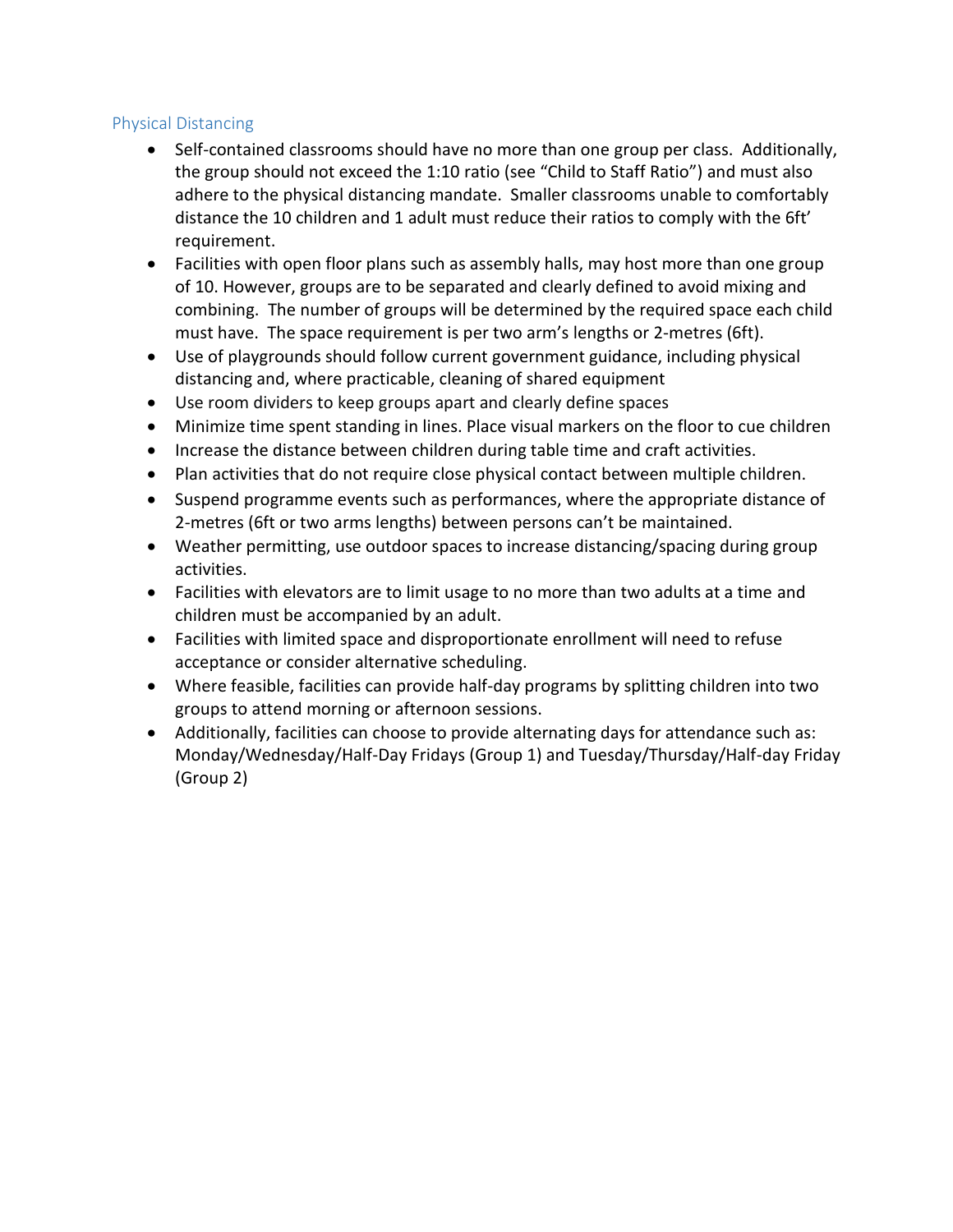#### Minimizing risk of spreading germs during activities

- Suspend communal sensory play activities (e.g., water table, playdough).
- Reinforce "no sharing" practices of food, water bottles, or personal items/toys and belongings.
- Personal items should be clearly labelled with each child's name.
- Suspend activities that permit the mixing of children from different care groups.
- Include individualized activities to decrease the sharing of materials between children.
- Stagger mealtimes and bathroom breaks to ensure adequate spacing.
- Stagger outdoor play times and use of indoor activity spaces.
- Open windows to allow better circulation of air.
- Utilise individual wipeable yoga mats to assist younger children in understanding the boundaries of their play space.
- Mats should be sanitized at the end of the day and allowed to dry before being stored. Mats be stored in a stacking fashion until needed again
- Where possible, limit item sharing by using pre-planned individualized activities stored in Ziploc bags, shoeboxes, or baskets for use by one child. These items can be wiped down/or washed and rotated.
- Minimize the potential for the spread of germs in the programme space by temporarily removing toys and objects that are not easily washable (e.g., plush toys, bean bag chairs made of fabric, floor mats and rugs).
- If items are being shared, increase cleaning protocols between usages by setting up a washing station for used materials needing to be cleaned prior to reassignment.
- Where shared hands-on teaching materials can't be avoided, they should be cleaned at frequent intervals. Soap and water is the first step. Some items should then be sanitized.
- For younger children, develop creative ways to track hand washing and reward for frequent/timely hand washing (e.g., Facilities can use an ink stamp to be placed on the back of a child's hands. By the end of day, the faded ink can be celebrated).
- Children should bring their own packed lunch from home.
- Eliminate family-style meals or have employees (not children) handle utensils and serve food to reduce the spread of germs.
- If physical distancing cannot be maintained (e.g., providing direct care to special needs, anxious, or inconsolable children), staff should wear mask and gloves.
- Staff and children with long hair should wear it netted or tied back.
- Staff should be encouraged to wear a long-sleeved, button down, or oversized shirt over the top of their clothing to reduce contamination during activities.
- The outer clothing should be changed if it becomes contaminated with bodily fluids (e.g., saliva, nasal discharge, and spit up) from the child.
- Children with special needs and developmental delays may require a change of clothing in the event of accidents.
- Exercise caution with young children and children with moderate to severe developmental delays. Ensure that they have the capacity to manipulate masks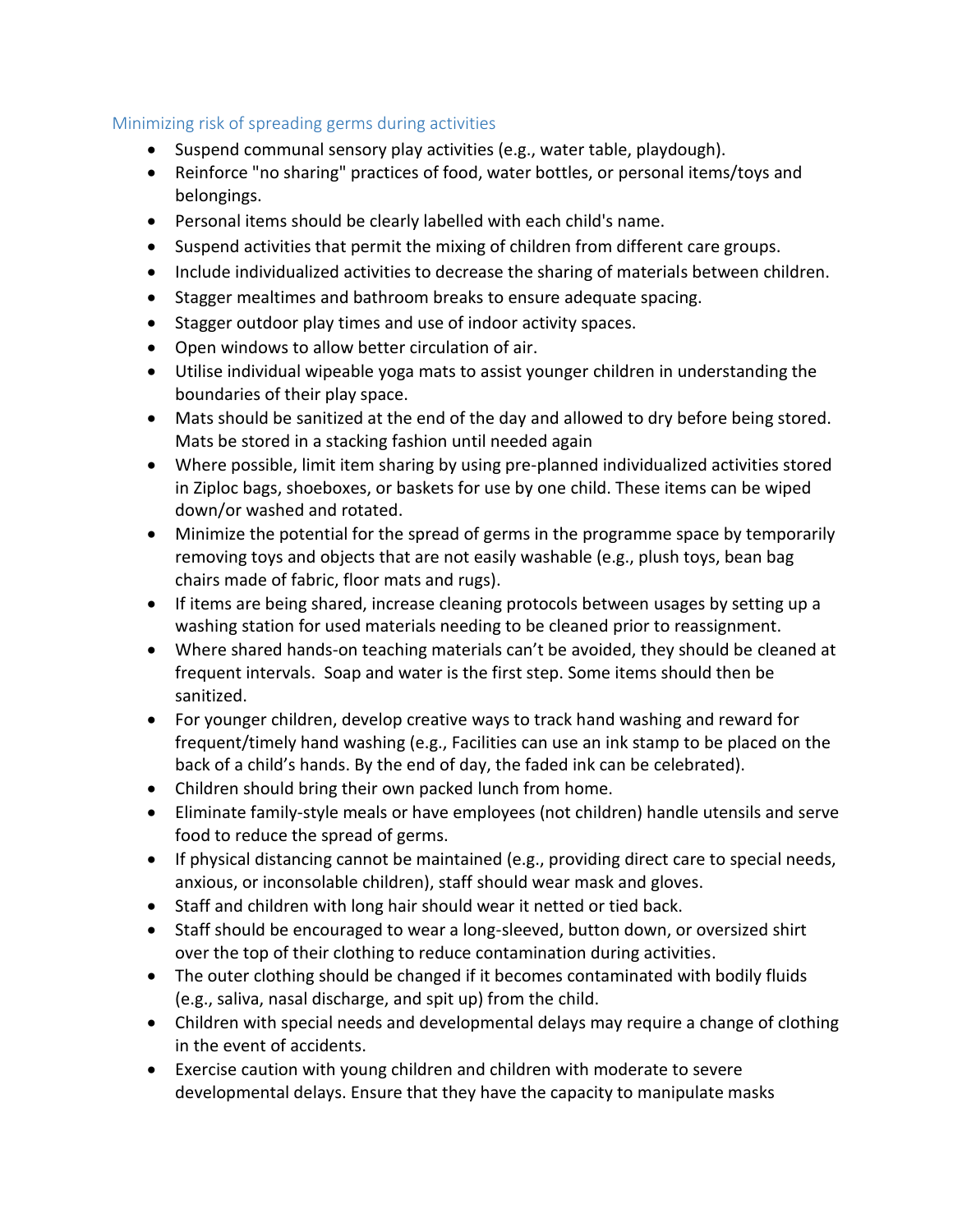appropriately to reduce risks of suffocation. Anyone who cannot adjust their own mask should not use one.

- Place any contaminated clothing in a plastic bag and send home to be laundered and returned.
- Wash hands after holding/consoling a child. Also wash any bare skin that the child may have touched (such as the neck, face, or arms).

Plan for absenteeism/sick leave or further temporary closures by opting to provide continued access to fun activities. Options for children who are homebound can include the following:

- Prepare shoebox activities to send to homebound children.
- Set up a digital station, using relevant social media platforms, to encourage children to check-in with their peers and to allow for inclusion of homebound children in planned activities (e.g., Group exercise, Simon Says).
- Use of online/e-learning strategies.
- Assigning staff to plan for and conduct remote daily or weekly follow ups.
- Additional tips, activities, and resources may be found online. An example of such activities has been formulated by the [Children's Hospital of Orange County in](https://blog.chocchildrens.org/activity-ideas-for-kids-during-covid-19/) [California.](https://blog.chocchildrens.org/activity-ideas-for-kids-during-covid-19/)

# Social-Emotional Well-being

More than ever it's increasingly important to maintain high levels of routine, responsivity, and nurturing for children. Children and adults have been significantly impacted by the closure of schools, change in routines, and drastic social adjustments. As a result, it is common to see an increase in problematic behaviours, anxiety, and depression. As many mood-related concerns typically present in behavioural disruptions in child-populations, symptoms may include: anger/irritability, frustration, crying, sadness, and limit testing. Below are some ways to address these concerns:

- Directly address questions and concerns using children's books, online video content from safe websites, and simple explanations.
- Recognize that "All Behaviour is Communication." Therefore, parents and staff should seek to understand the underlying cause/triggers of the behaviours in order to provide an appropriate response.
- Provide a safe and comfortable place for children who need a quiet space to decompress, meditate, listen to music, look at books, colour etc.
- Use the opportunity to focus on community helpers by highlighting the service men and women and the jobs they do for the community (e.g., nurses, doctors, grocers, police etc.).
- Most importantly, provide information in an honest, age-appropriate manner.
- Decrease access to contact points by using cloth face coverings and gloves to wipe tears or noses.
- Once the child has calmed, it will be important to wash hands or anywhere touched by a child's tears, etc.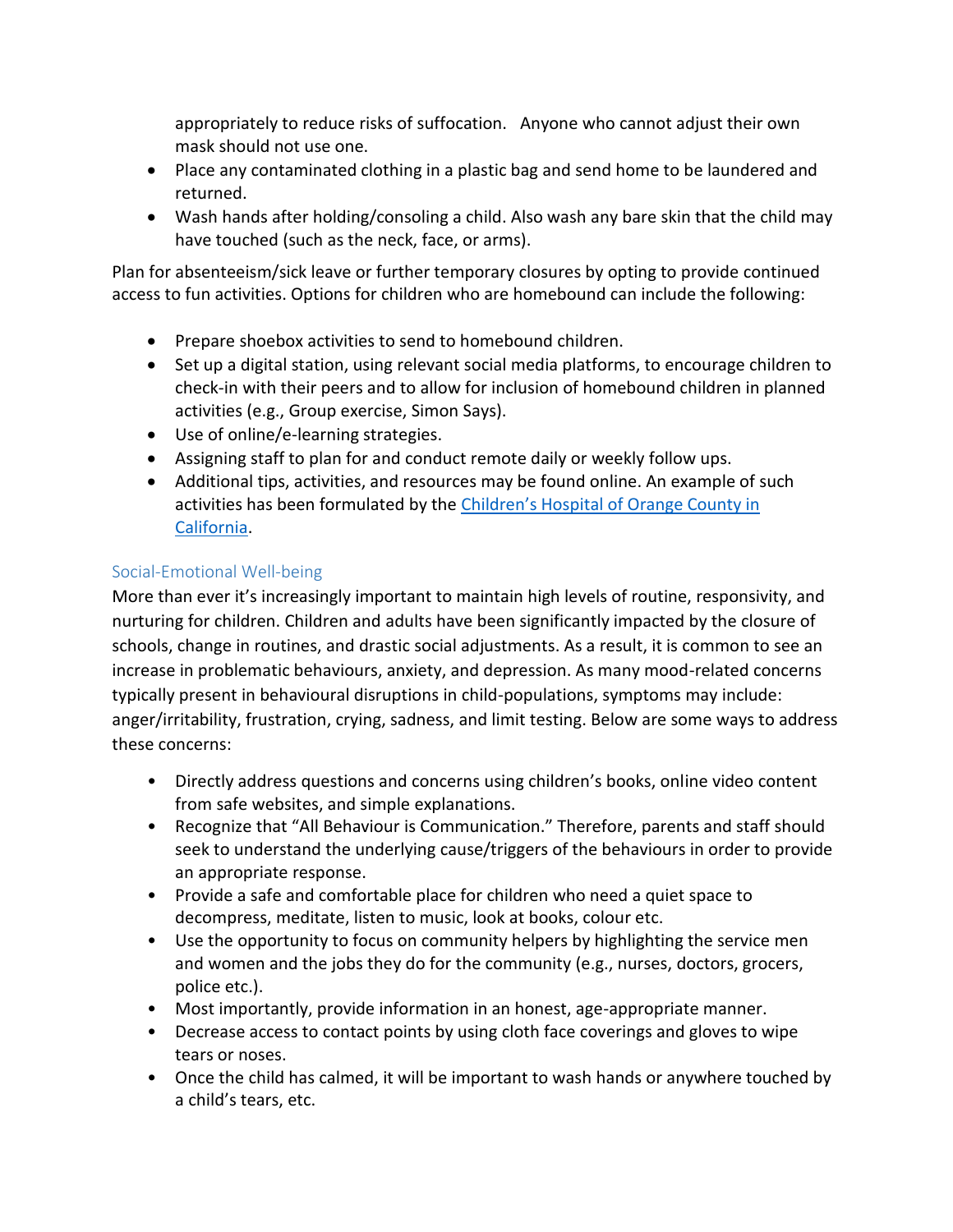- Additional guidance is available from the [World Health Organization \(WHO\)](https://www.who.int/docs/default-source/coronaviruse/helping-children-cope-with-stress-print.pdf?sfvrsn=f3a063ff_2) and can be found at the following website.
- Find an excellent resource for all staff [here](https://marymered.wordpress.com/2020/04/14/five-ways-to-help-children-heal-when-schools-reopen/)
- Lastly, it is important to note that children take their cues from their adult caregivers. Therefore, the emotional well-being of your parents and staff is pertinent. The following guidance related to well-being [during COVID-19](https://www.gov.bm/sites/default/files/Mental-Health-Guidance_0.pdf) has been provided by the Bermuda Government.

# Transportation and Field Trips

Summer is prime time for campers to take field trips around the community. However, use of facility mini vans or private mini buses to transport children for pick-up/drop-off services and/or field trips should not be permitted unless physical distancing guidelines can be maintained.

- Use increased trips to transport smaller groups ensuring the appropriate supervision at the starting point, as well as at the drop-off point, until all children have safely arrived.
- Ensure that children are closely supervised to ensure that they are not in contact with individuals outside of their group.
- Ensure adequate staff is present to cover the logistics of travel.
- Do an inventory of interesting sites within walking distance of the facility and plan related learning activities.

#### Hygiene Practices

- All staff and children should wash hands with soap and water upon entering the facility (including returning from outdoor play), before and after meals, and after bathroom breaks for at least 20-seconds. The use of a timer is advised. Plan for refilling if tank water is used.
- Ensure that the building's tank water has been treated before the start of the camp, as stagnant water (especially during the COVID-19, when very few buildings were occupied) should neither be consumed nor used for hand-washing.
- If soap and water are unavailable, hand sanitizer with at least 60% ethanol may be used.
- Provide additional hand sanitizer stations (e.g., wall mounted hand sanitizer dispensers and hand moisturizing lotion) in supervised areas.
- Teach children to cover their cough or sneeze into a tissue or sleeve. Immediately throw the tissue in the garbage and wash your hands.
- Teach children to avoid touching their face, nose, and mouth with unwashed hands.
- Operators should monitor hand hygiene supplies to ensure adequate amounts of liquid soap, paper towel, hand sanitizer, tissues, and waste receptacles lined with plastic bags.
- Please note that reusable hand towels are not advised. Ensure supplies of single-use paper towel, hand soap, and hand sanitizer are always stocked and available.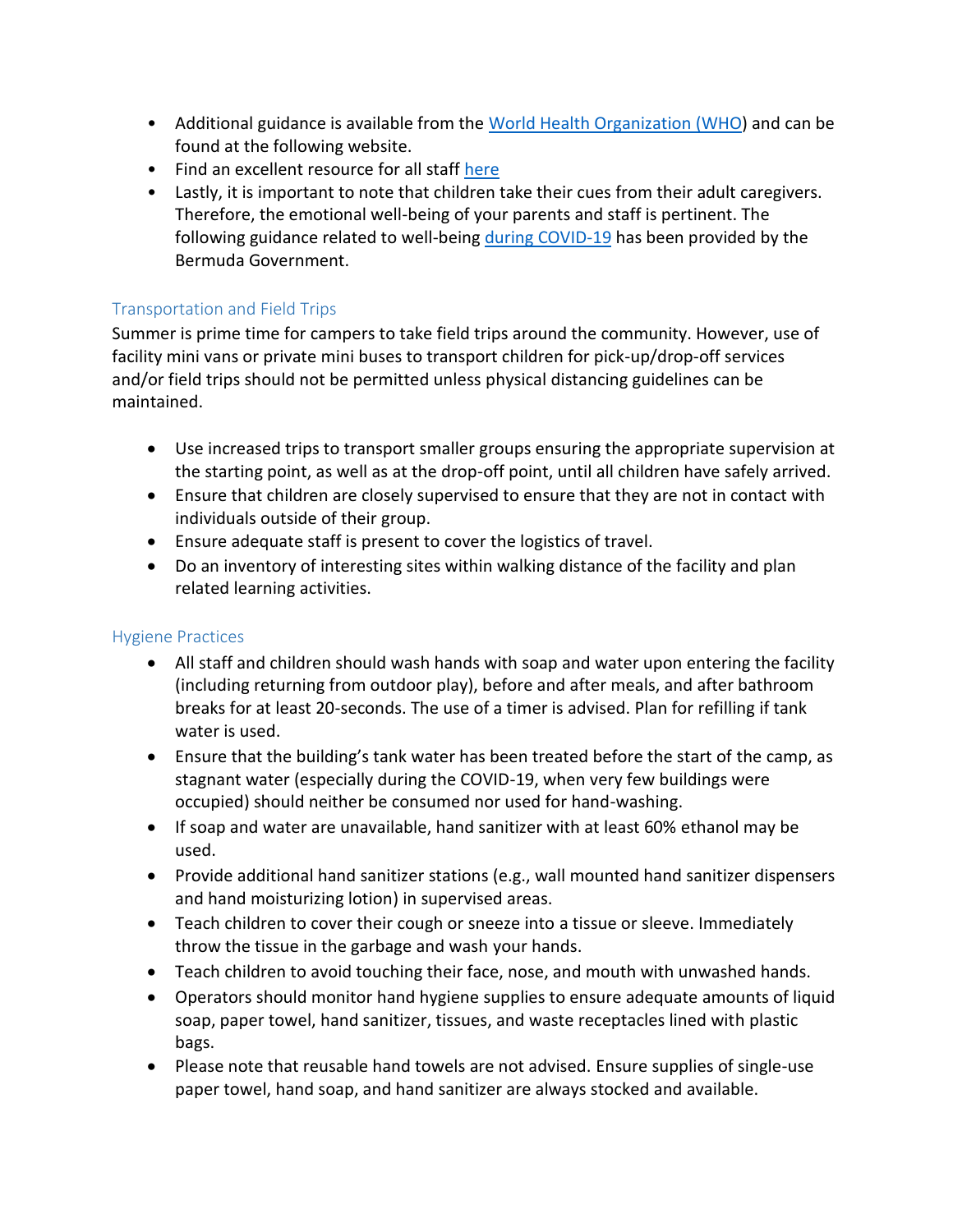## Environmental Cleaning, Disinfection, and Disposal

- Secure and dispose of trash daily.
- Provide lined, preferably covered and foot operated, waste receptacles for safe disposal of waste. Additional information may be found [here.](https://www.gov.bm/sites/default/files/10049_Garbage_and_Recycling_Calendar_PORTAL3.pdf)
- Facilities and materials should be cleaned and sanitized *daily* using the approved cleaning products or a professional cleaning company.
- Cleaning products should be labelled and safely stored away from children.
- Gloves should be accessible to staff for routine cleaning of materials and frequently touched surfaces (FTS).
- Plastic bags should be provided for soiled personal items and sent home. This may be particularly handy for children who are younger or have developmental delays.
- Increase cleaning of frequently touched surfaces (FTS) to include toys, computers, digital devices, counters, tables, desks, chairs, railings, light switches, door knobs, cabinets, and closet handles.
- Use alcohol wipes to clean keyboards and electronics after use.
- Rotate the materials and/or utensils that are out at any one time so that they can be adequately cleaned and sanitized.
- Post a visible cleaning roster to communicate cleaning intervals for staff to address, materials to be included, and who is responsible.
- General cleaning intervals should include cleaning prior to opening, before and after meals, anytime materials have been placed inside a child's mouth, and at closing.
- All materials and surfaces are to be cleaned and disinfected daily.

Appropriate cleaning and disinfection protocols may be accessed:

[Cleaning and Disinfection without Known or Suspected Cases](https://www.gov.bm/sites/default/files/Cleaning-Disinfection-Without-Known-or-Suspected-Cases.pdf) **or** at

[CDC Cleaning and Disinfecting Schools](https://www.cdc.gov/flu/pdf/freeresources/updated/cleaning_disinfecting_schools.pdf.) 

Online training on Infection Control is available [here.](https://www.gov.bm/infection-prevention-and-control-training)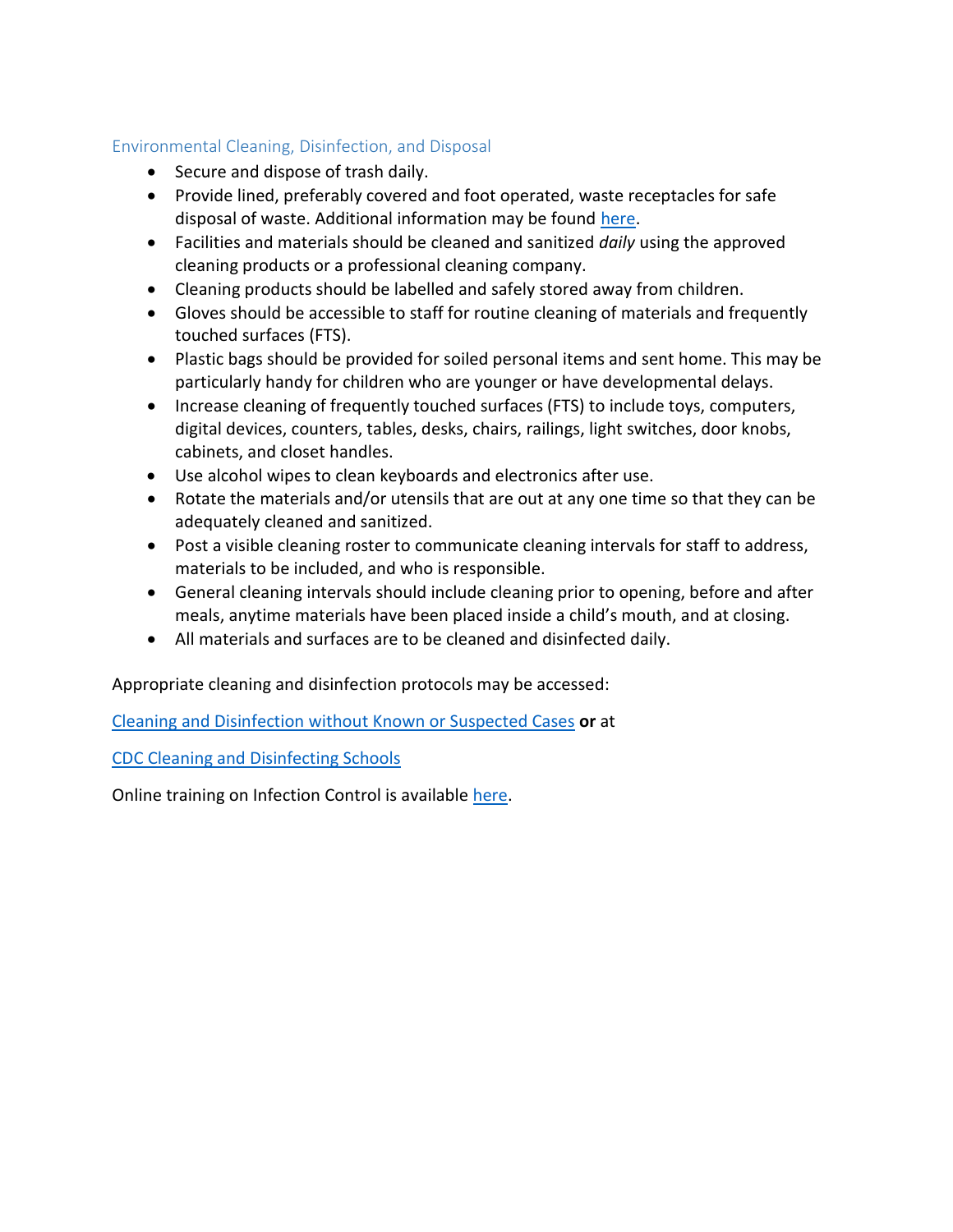#### Isolation Room Protocols

Ensure your isolation room is equipped to accommodate children needing to be separated and under supervision until a parent collects them. Clean and disinfect the area immediately after the child with symptoms has been sent home. Gloves and masks should be available for use in this space. Please refer to the guidance for the [use of face masks.](https://www.gov.bm/sites/default/files/Face%20Mask_Flyer.pdf)

#### Outbreak Response Plan

Camp Leaders/Directors are required to identify an Outbreak Response Team. The team should consist of 2-4 people which may include a combination of leadership and staff. Please refer to the attached Outbreak Response Guidance i[n Appendix 2](#page-12-0) below for the details to be included in your plan.

#### Confirmed Cases of Covid-19

In the event of a confirmed case of the virus in your Centre, **IMMEDIATE** notification to the Epidemiology and Surveillance Unit, as well as the Child Care Regulation Programme is required. At that time, you will be advised of next steps for your programme. Please refer to for [cleaning protocols.](https://www.gov.bm/sites/default/files/Cleaning-Disinfection-With-Known-or-Suspected-Cases.pdf)

As this situation continues to evolve, any updates related to these guidelines will be communicated once new information becomes available. We recognize that you play a vital role in the care and protection of children and seek to provide adequate guidelines with minimal disruptions to your programme(s). That said, as we have a wider responsibility to help contain the spread of COVID-19, we thank you for your cooperation and continued efforts to adhere to these safety guidelines.

#### **Additional Resources**

**[CDC Suggestions for Youth and Summer Camps](https://www.cdc.gov/coronavirus/2019-ncov/community/schools-childcare/summer-camps.html?deliveryName=USCDC_2067-DM31266)**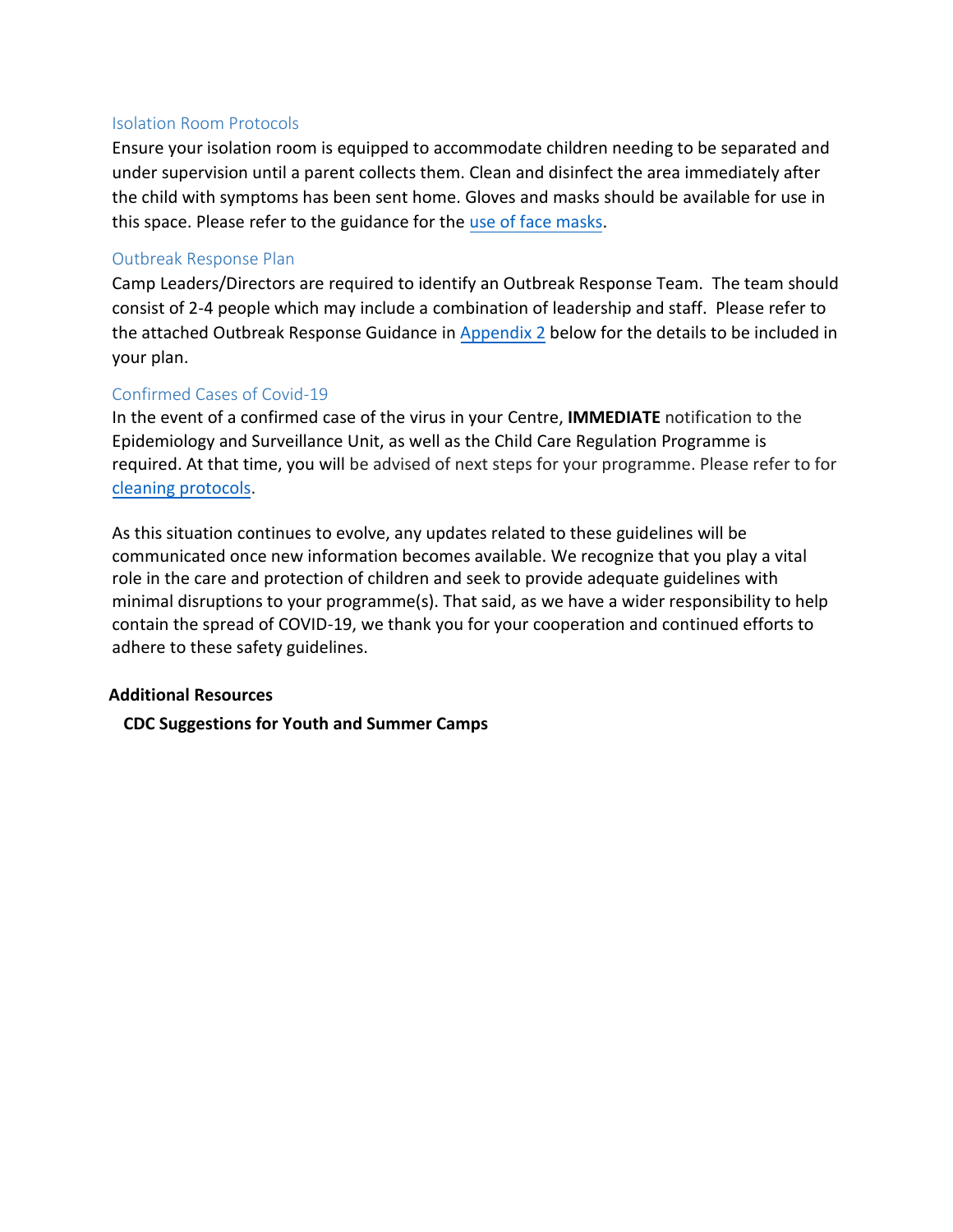#### Appendix 1: Risk Assessment

This is an example of a risk assessment tool used by doctors to advise what precautions they should take. Cross referencing a member of staff's age and/or health conditions against the type of contact they are likely to have will give a recommended course of action.

|                                                                    |                                                                                    | <b>Risk of Death from SARS-CoV-2</b>                    |                                                                              |                                                                   |
|--------------------------------------------------------------------|------------------------------------------------------------------------------------|---------------------------------------------------------|------------------------------------------------------------------------------|-------------------------------------------------------------------|
|                                                                    |                                                                                    | Low<br>Younger age<br>without<br>high-risk<br>condition | <b>Medium</b><br>Middle age<br>or younger age<br>with high-risk<br>condition | High<br>Older age<br>or middle age<br>with high-risk<br>condition |
| Occupational<br><b>Risk of</b><br><b>Contracting</b><br>SARS-CoV-2 | <b>High</b><br>Contact with<br>people known<br>to have<br>coronavirus              | A                                                       | B                                                                            | г                                                                 |
|                                                                    | <b>Medium</b><br>Contact with<br>people with<br>uncertain<br>coronavirus<br>status | A                                                       | A                                                                            | B                                                                 |
|                                                                    | Low<br>Work from<br>home or<br>strict physical<br>distancing                       | A                                                       | A                                                                            | A                                                                 |

- A: Instruct the patient to wear a mask outside the home, practice recommended hand hygiene, and use PPE as directed.
- B: Discuss individual risks and opportunities to mitigate exposure and to consider stopping work. Counsel patient to take all precautions outlined in A.
- C: Counsel patient on high risk of continuing to work and to consider stopping work. Counsel patient to take all precautions outlined in A.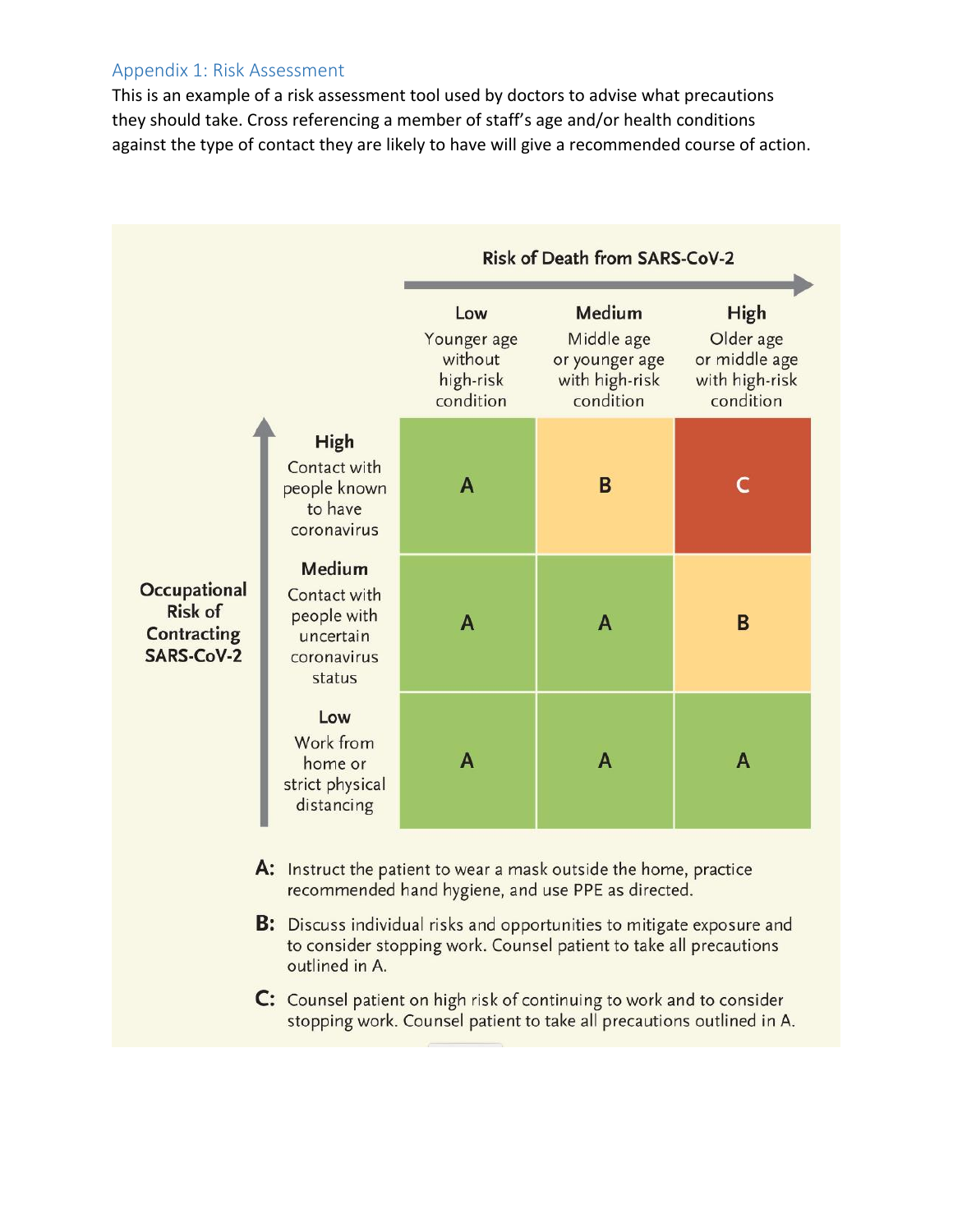# Appendix 2: Outbreak Plan

# **Outbreak Response Guidance for**

**Camps and Afterschool** 

Any Centre wishing to reopen will need to create an **Outbreak Response Plan**, which includes short-term closure procedures. Please refer to this guidance which will assist you with formulating an appropriate plan.

<span id="page-12-0"></span>

| What to do                                                                     | Details of plan to should include                                                                                                                                                                                                                                                                                                                                                                                                                                                                                                                                                                                                                                                                                                                                                                                                                                                                                                            | Who is responsible                                                                                                                                | Action by<br>When     |
|--------------------------------------------------------------------------------|----------------------------------------------------------------------------------------------------------------------------------------------------------------------------------------------------------------------------------------------------------------------------------------------------------------------------------------------------------------------------------------------------------------------------------------------------------------------------------------------------------------------------------------------------------------------------------------------------------------------------------------------------------------------------------------------------------------------------------------------------------------------------------------------------------------------------------------------------------------------------------------------------------------------------------------------|---------------------------------------------------------------------------------------------------------------------------------------------------|-----------------------|
| Operator and<br>designated<br>Staff to<br>develop<br>Outbreak<br>Response Plan | <b>Response Team:</b><br>Who will lead the team? Select staff members to serve on this team. Identify and document a<br>clear chain of command for reporting incidents or school outbreaks. This could include all<br>daily/weekly COVID-19 matters arising E.g. supplies needed, staffing issues etc. will be reported<br>by staff to this team. This team would also ensure staff is prepared with a Re-entry Kit. This will<br>be used at entry and departure times where staff will be interfacing with the parents. Include<br>items they will need at the hand washing station E.g. Soap, paper towels, trash can, wipes, hand<br>sanitizer, and also at the door E.g. Non-contact Thermometer, masks, gloves, hand sanitizer,<br>wipes etc. Please note that although Camps can ask parents to monitor temperatures at home<br>(as stated in the Guidance), Camps may also prefer to monitor temperatures at the entry<br>themselves. | • Camp Operator<br>will meet with<br>staff to ID a<br>COVID-19<br>Response Team                                                                   | Prior to<br>reopening |
|                                                                                | <b>COVID-19 Incident Reports:</b><br>Recordkeeping of incidents associated with the virus should be maintained. This could include<br>staff or child reporting/demonstrating any of the related symptoms while at school that results<br>in them being sent home. Existing Incident/Accident report formats may be updated to reflect<br>children or staff going home sick. There should be a space to include symptoms and outcomes<br>E.g. fever, cold, difficulty breathing, muscle aches. Please be prepared to attach a copy of the<br>Covid-19 Incident Report form to your Outbreak Response Plan.                                                                                                                                                                                                                                                                                                                                    | • Camp Response<br>Team<br>• Individual staff<br>members may<br>complete the<br>form and submit<br>to Response<br>Team for action<br>to be taken. | Prior to<br>reopening |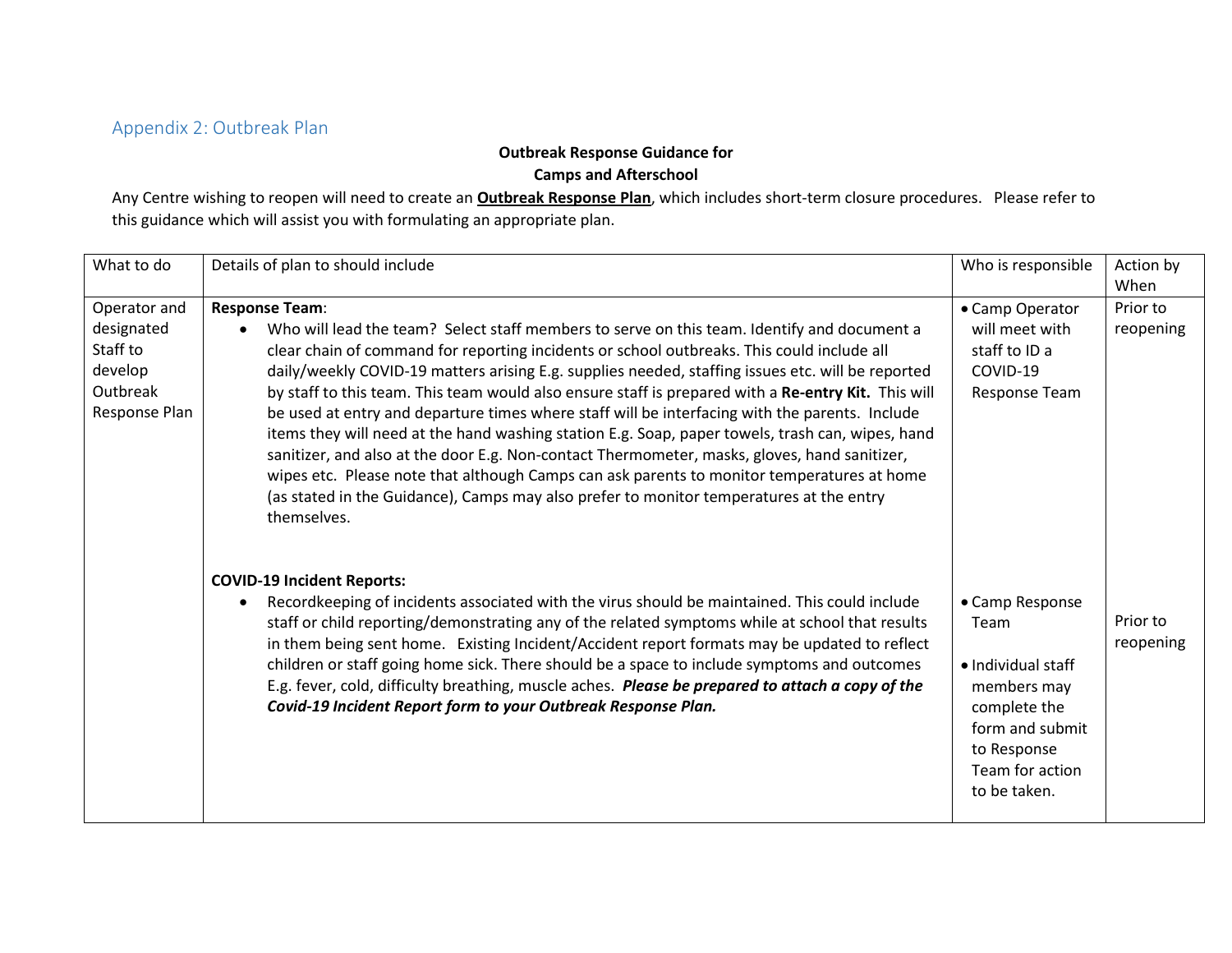| <b>Establish clear response policies:</b>                                                                      |                             | Prior to  |
|----------------------------------------------------------------------------------------------------------------|-----------------------------|-----------|
| Where a member of staff or child in the camp tests positive, immediately notify the<br>$\bullet$               | • Camp operator or          | reopening |
| Epidemiology and Surveillance Unit (ESU) for next steps.                                                       | designated                  |           |
|                                                                                                                | member of the               |           |
| If a household member of a staffer or child tests positive for COVID-19, parents and/or staff                  | Response Team               |           |
| should inform the camp, and the child or staff member should not report to the child care                      |                             |           |
| facility. ESU should be notified immediately. Epidemiology and Surveillance Unit: Phone: (+1                   |                             |           |
| 441) 278-6503 Fax: (+1 441) 296-3283 E-mail: epidemiology@gov.bm                                               | • Response Team             |           |
|                                                                                                                | to ensure                   |           |
| Where there is evidence of exposure to any communicable disease at your facility, use the<br>$\bullet$         | scheduled                   |           |
| Outbreak Report Form found here                                                                                | cleanings.                  |           |
| http://www.gov.bm/sites/default/files/outbreak report form for schools and other childcare                     |                             |           |
| facilities 0.pdf                                                                                               |                             |           |
|                                                                                                                |                             |           |
|                                                                                                                |                             |           |
| <b>Communication:</b>                                                                                          |                             |           |
|                                                                                                                | · Professional              |           |
| Share completed Response Plan with staff and parents through emails, posted notices etc.<br>$\bullet$          | Cleaning                    |           |
| Include recommendations to parents to plan alternative child care options in the event of an                   | Company should              |           |
| outbreak and temporary closure.                                                                                | be used in                  |           |
|                                                                                                                | response to an<br>outbreak. |           |
| <b>Clean and Disinfect:</b>                                                                                    |                             |           |
| In the event of closure due to exposure, close off areas used by the affected individuals and wait             | $\bullet$ Upon              |           |
| $\bullet$<br>up to 24 hours before cleaning and disinfecting. This will assist in minimizing the potential for | notification/               |           |
| exposure to respiratory droplets. Open outside doors and windows to increase air circulation in                | clearance to                |           |
| the area.                                                                                                      | return from                 |           |
|                                                                                                                | DOH/ESU                     |           |
| Cleaning staff should clean and disinfect all areas (e.g., offices, bathrooms, and common areas)<br>$\bullet$  |                             |           |
| used by the ill persons, focusing especially on frequently touched surfaces with EPA approved                  |                             |           |
| cleaning products.                                                                                             |                             |           |
| If surfaces are dirty, they should be cleaned using a detergent or soap and water prior to<br>$\bullet$        |                             |           |
| disinfection.                                                                                                  |                             | Prior to  |
|                                                                                                                |                             | reopening |